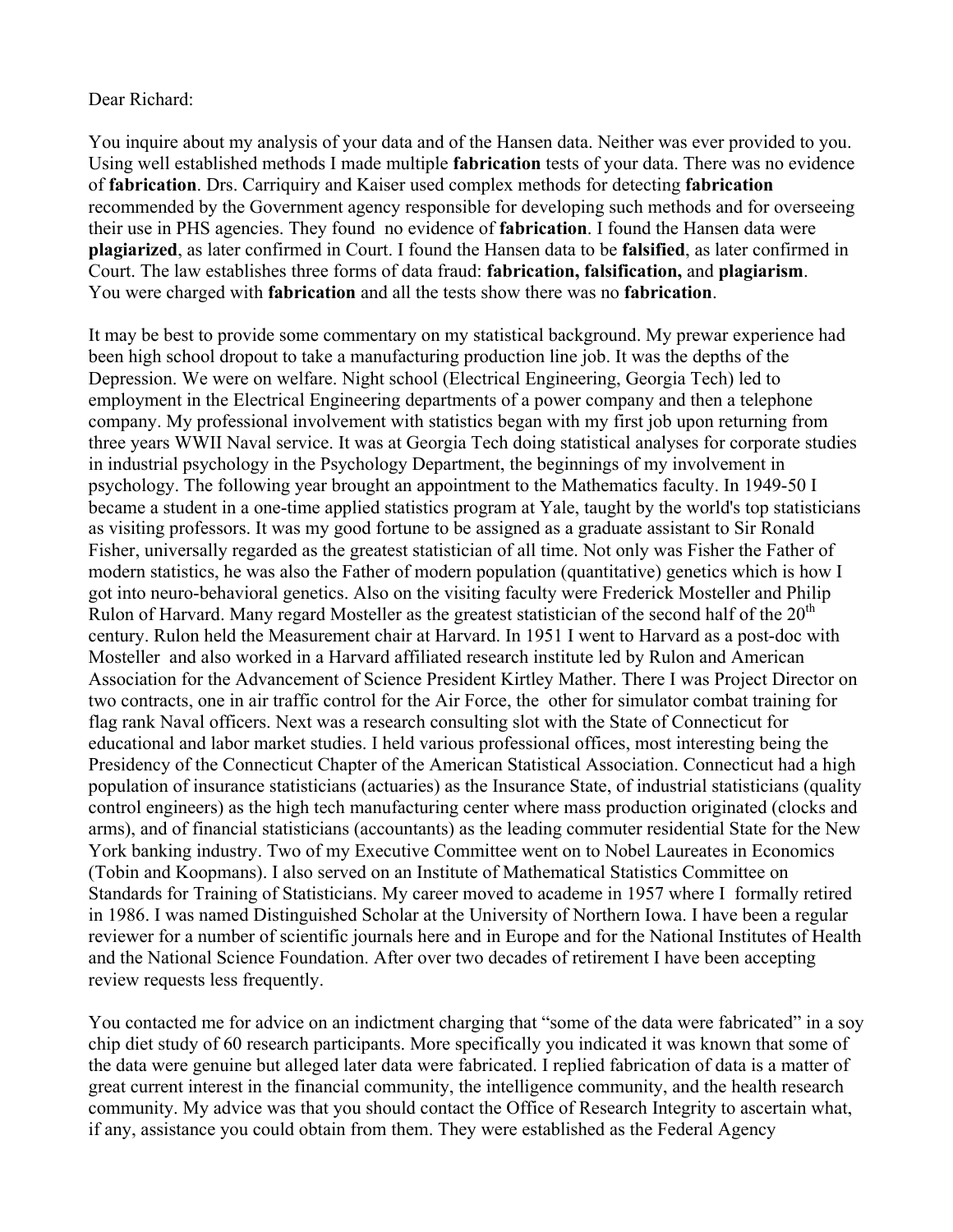responsible for developing methods for detecting lack of integrity in research data and were touted in the statistical world for their contributions. They inherited some of the FBI experts in data fraud but early reports on formation of the ORI were not clear on the scope of their mission which was asserted to be Government wide on data fraud research and education but limited to PHS activities in investigatory authority. Your attorney did not see me as a potential witness and my suggestion was Dr Alicia Carriquiry who has a high reputation and who teaches forensic statistics at Iowa State University whose Statistical Laboratory has long been regarded as one of the top half dozen statistical institutes in the world.

You told me your attorney regarded statistics as worthless in the courtroom and any good lawyer could destroy statistical evidence. I commented my accountant brother who is operating vice-president of a financial house and on multiple boards of directors would be horrified to learn that any good lawyer could destroy the results of any audit. You indicated you were advised by your attorney that the judge held similar negative views of statistics. I am skeptical. My experience has been of lawyers trying to make statistics sound worthless only to have the judge chastise them with a lecture on statistics. My experience is not extensive but I have testified a few times. According to the Des Moines Register many years ago I was the witness who brought regression analysis into the judicial system as a standard method for assessing race and sex discrimination in wages and salaries. Some of the lawyers betrayed little competency in statistics. The judges I have encountered were more knowledgeable. When I expressed surprise once after trial at how much the judge knew he commented it was the job of judges to learn what they needed to know and he had obtained a crash education in statistics because he was the judge who heard the great redistricting case.

The difficulty with statistics is that a type of reasoning is required to which people are not accustomed. The fundamental basis of statistics is that the universe is governed by the laws of chance. The less scientifically educated can be misled, as your attorney suggests, by the fact the statistician will not say with certainty that something is or is not so. The statistician's work is based on the fact there is no certainty. That reality is expressed in the judicial system by the abstraction of levels of chance: "beyond a reasonable doubt" and "preponderance of the evidence". There are studies on the levels of chance people ascribe to these terms. I have seen appeals court decisions remanding for failure to include the quantitative levels of probability in the court record. In the abstract we may identify a connection and prove *if A then B* but in the real world the exact proof is that *if A then B plus or minus e*. In popular parlance there is a margin of error. Statisticians are by the nature of their profession aware of error where most people are not. For example, people tend to think of computers as giving unquestionable calculations. However *A times B equals C* is actually *A times B equals C plus or minus e*. The margin of error is small but real. Forty years ago the National Bureau of Standards developed very complex algorithms for very simple arithmetic operations such as multiplication for the purpose of reducing that margin of error (*NBS Special Publication 339*, 1970). Other algorithms verified error levels in very complex calculations. I still use them occasionally and decry their absence from contemporary software packages.

The detection of research fraud rests on three basic scientific realities. The universe is governed by the laws of chance, hence we can test whether data follow the laws of chance or are fabricated. The phenomena of the real world result from many factors interacting with each other. The National Transportation Safety Board needs months to run down the specific factor or factors leading to a crash. The Mayo Clinic may run a hundred tests to discover why a body is not functioning properly and additionally consider their relationships to each other. Physiology and behavior vary statistically with differing genes and environment. To avoid detection the fraud perpetrator must be able to anticipate which tests and which interrelationships will be tested and design data which will pass those tests. The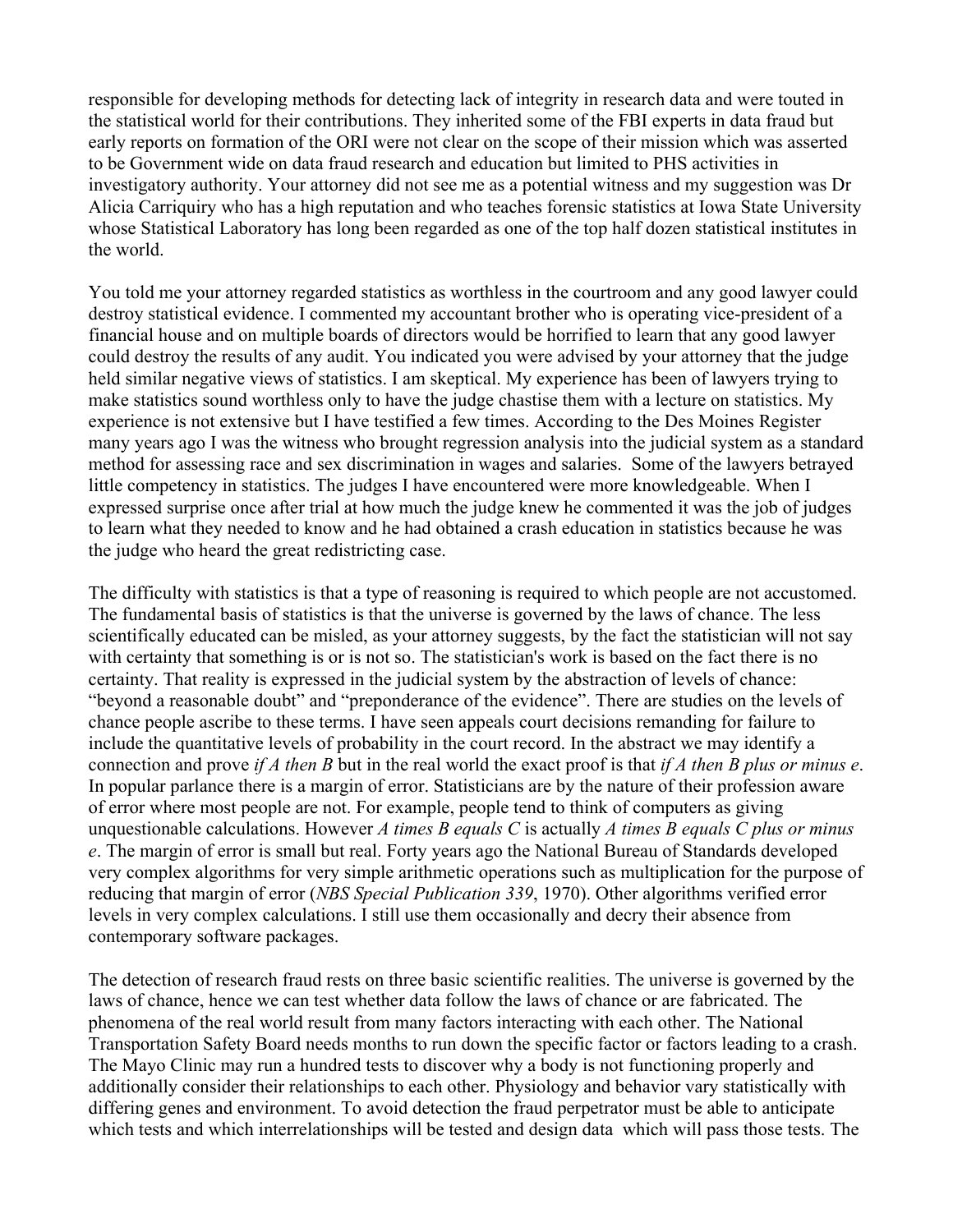third and never mentioned fact is that Pavlovian conditioning and operant conditioning were displaced by the discovery about half a century past that the human nervous system cannot manage ten concurrent concepts. Our air safety research revealed that airplane accidents stemmed from too much information—one can tell time more readily with a four number otherwise blank dial than with a face showing 60 tick marks. Weather maps went from detailed measures and locations to five or at most sixcolor displays. The keep-it-simple principle was born.

You sent me your data as being effects of a dietary soy supplement in a sample representative of U.S. adult males and females selected for obesity. It was alleged earlier participants were real but later ones were fabricated. This fitted the paradigm of standard industrial quality control. Quality control engineers test and statistically track products monitoring whether products show trends away from statistical expectations and specifications. Trends or deviations signal underlying production factors have changed leading the engineers to investigate to determine what changed and to correct the problem. The allegation that the underlying factors changed from dieter response to fabrication seemed a perfect fit. For three quarters of a century it has been conventional to display the statistics in the form of charts showing the sequential measurements and boundaries of expected margins of error. The methods originated with W. Edwards Deming (one of the Fathers of survey and census methods and the progenitor of Japanese manufacturing production and quality control methods) and with Walter Shewhart for whom the charting method is named. I tested your data and found no evidence of changes in the data, hence, no evidence of fabrication. For reasons cited above that fabrication is very difficult and because Shewhart charting has long been well established and successful as the basis for quality control I concluded there was no evidence of fabricated data. You forwarded my assessment to your attorney, Mr. Hansen.

Mr. Hansen wrote me it is impossible to tell whether data are fabricated on the basis of examining the data. ( I was tempted to point out the recent major fraud cases in which the primary evidence was the CPA audits.) He indicated he could easily fabricate data so that it could not be detected. He indicated he would do so and send me a data set comparable to yours and challenged me to use my Shewhart methods to show his data were fabricated. He particularly emphasized that he had written an undergraduate thesis on Deming and fully understood the concept. As I recall there was an e-mail explicitly stating the issue was tthat earlier data were valid and the balance of the data were not.

I tested the Hansen data set as I would as a journal reviewer. I reported that the first three tests each showed data were falsified or, more precisely as a journal reviewer, they were not what they were represented to be. Specifically the results showed the data were not representative of the population to which inferences were to be made. For journal reviewing I would have stopped at that point, rejecting the manuscript and leaving it to the Editor to decide whether to investigate it as falsification or conclude the sampling procedures were defective.

As requested I did apply the Shewhart methods and reported to Mr. Hansen they showed no fabrication. Since he had clearly stated he understood the method would test whether some of the data were genuine and the balance fabricated, since he had prepared the data, and since the data tested as not being fabricated, it was evident he knew the data were not fabricated. It seemed impossible Mr. Hansen could have obtained such data elsewhere so the data must be falsified Fleming data. A plagiarism test was statistically significant in the range of seven orders of magnitude. In layman's terms the chances the Hansen data were not plagiarized from the Fleming data are less than one in ten million or of the same order of magnitude as the chances that one of the jurors will die in an automobile accident in the next 24 hours. I saw no need for further plagiarism tests. At the time I concluded Mr. Hansen's intent was to test my analysis of the Fleming data to see if I arrived at a different conclusion when I was led to believe the data were fabricated. We communicated no further.